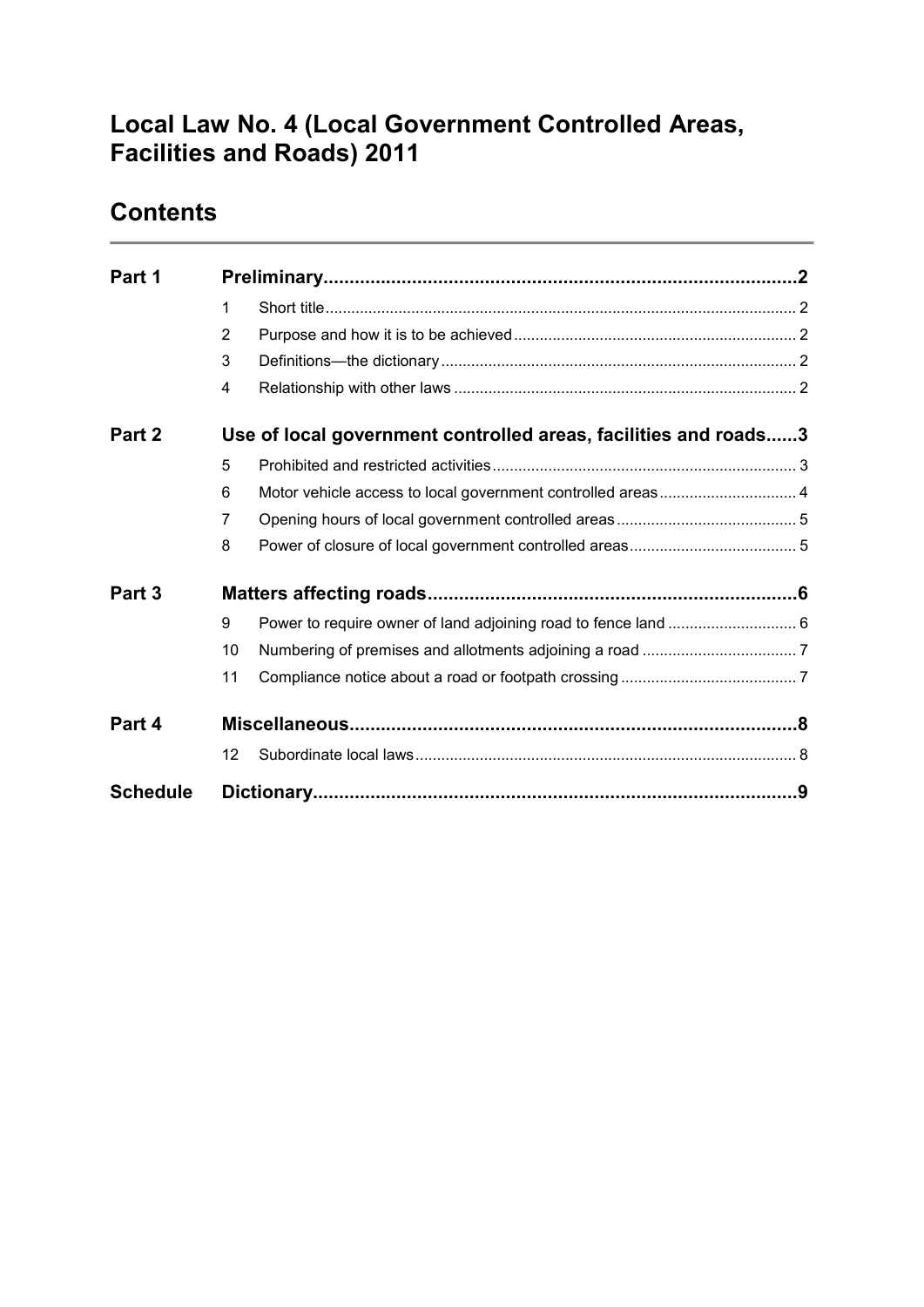### <span id="page-1-0"></span>**Part 1 Preliminary**

#### <span id="page-1-1"></span>**1 Short title**

This local law may be cited as *Local Law No. 4 (Local Government Controlled Areas, Facilities and Roads) 2011.*

#### <span id="page-1-2"></span>**2 Purpose and how it is to be achieved**

- (1) The purpose of this local law is to—
	- (a) protect the health and safety of persons using local government controlled land, facilities, infrastructure and roads; and
	- (b) preserve features of the natural and built environment and other aspects of the amenity of local government controlled land, facilities, infrastructure and roads.
- (2) The purpose is to be achieved by providing for—
	- (a) the regulation of access to local government controlled areas; and
	- (b) the prohibition or restriction of particular activities on local government controlled areas or roads; and
	- (c) miscellaneous matters affecting local government controlled areas and roads.

### <span id="page-1-3"></span>**3 Definitions—the dictionary**

The dictionary in the schedule defines particular words used in this local law.

### <span id="page-1-4"></span>**4 Relationship with other laws**[1](#page-1-5)

<u>.</u>

This local law is—

- (a) in addition to and does not derogate from  $laws<sup>2</sup>$  $laws<sup>2</sup>$  $laws<sup>2</sup>$  regulating the use of trust land and roads; and
- (b) is to be read with *Local Law No. 1 (Administration) 2011*.

<span id="page-1-5"></span><sup>&</sup>lt;sup>1</sup> This local law and any subordinate local law made under it do not apply to the extent of any inconsistency with a law of the State or the Commonwealth. See the Act, section 27.

<span id="page-1-6"></span><sup>2</sup> Other legislation that may be relevant in the application of this local law includes the *Land Act 1994*, the *Land Regulation 2009* and the *Land Protection (Pest and Stock Route Management) Act 2002*.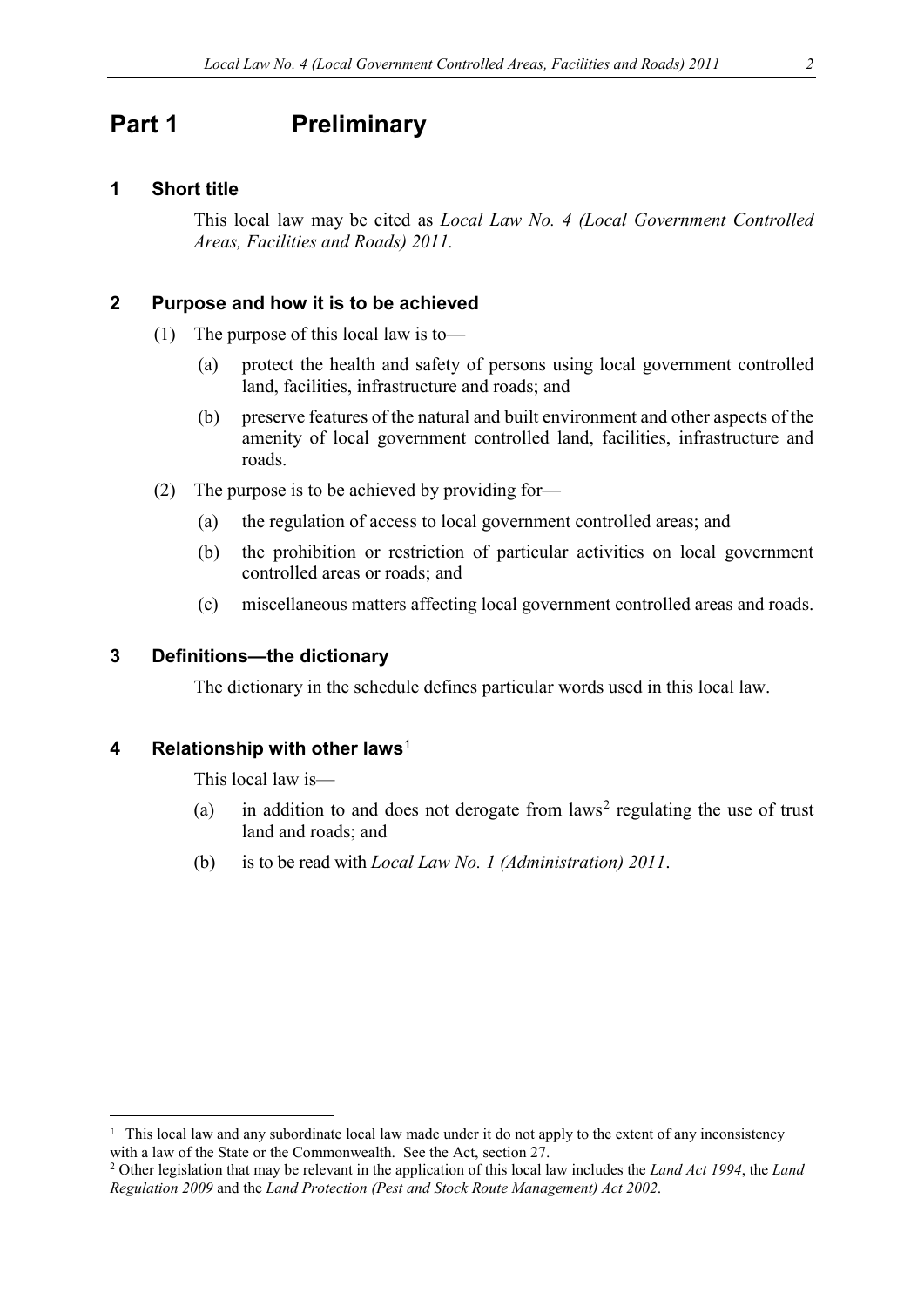## <span id="page-2-0"></span>**Part 2 Use of local government controlled areas, facilities and roads[3](#page-2-2)**

#### <span id="page-2-1"></span>**5 Prohibited and restricted activities**

- (1) The local government may, under a subordinate local law, declare an activity to be—
	- (a) prohibited in a local government controlled area or road (a *prohibited activity*); or
	- (b) restricted in a local government controlled area or road (a *restricted activity*).

*Example for paragraph (a)—*

The local government may declare that the lighting of fires is a prohibited activity in all local government controlled areas, in a particular local government controlled area or in a part of a local government controlled area.

*Example for paragraph (b)-*

The local government may declare that the playing of sport generally, or the playing of certain sports, is a restricted activity in that it is restricted to particular times of the day, week, month or year in all local government controlled areas, in a particular local government controlled area or in a part of a local government controlled area.

- (2) The local government must take reasonable steps to provide notice to members of the public regarding restricted activities declared for local government controlled areas or roads.
- (3) In this section *—*

*reasonable steps* may include each of the following*—*

- (a) the display of a notice at a prominent place within each local government controlled area for which a declaration under subsection (1)(b) has been made, stating —
	- (i) if the declaration relates to the whole area the restricted activities for the area; and
	- (ii) if the declaration relates to a part of the area the restricted activities and a description of the part of the area to which the declaration applies; and
	- (iii) in general terms, the provisions of subsection (4);
- (b) the display of a notice on the local government's website which*—*
	- (i) identifies each local government controlled area for which a declaration under subsection (1)(b) has been made; and
	- (ii) in general terms, states the information specified in paragraph (a).
- (4) A person must not engage in a prohibited activity or a restricted activity.

Maximum penalty - 20 penalty units

<span id="page-2-2"></span> <sup>3</sup> *Local Law No. 1 (Administration) 2011* deals with activities on local government controlled areas and roads that require the local government's approval, such as commercial use of local government controlled areas and roads, alterations or improvements to local government controlled areas, and other miscellaneous regulated activities.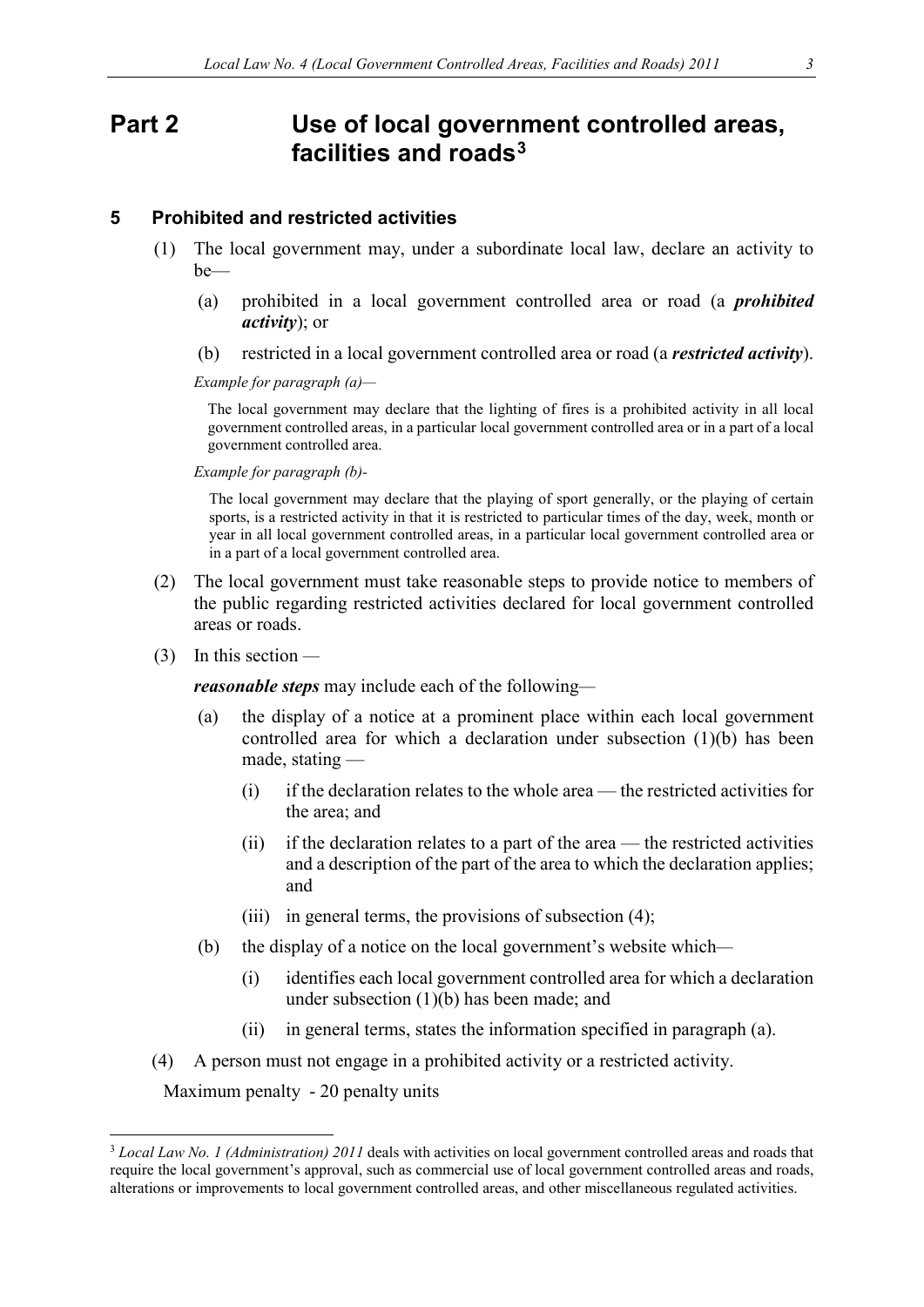#### <span id="page-3-0"></span>**6 Motor vehicle access to local government controlled areas**

- (1) A *motor vehicle access area* is an area within a local government controlled area that is—
	- (a) a car park or roadway for which there is no sign or traffic control device indicating that vehicles owned by members of the public are excluded; or
	- (b) declared under a subordinate local law for this paragraph as a motor vehicle access area.
- (2) For the purposes of *Local Law No.1 (Administration) 2011*, section 5(b), it is a prescribed activity<sup>[4](#page-3-1)</sup> to bring a motor vehicle onto or drive a motor vehicle on any part of a local government controlled area that is not a motor vehicle access area.
- (3) The local government may, by subordinate local law, declare a specific type of motor vehicle (a *prohibited vehicle*) as prohibited in a specified motor vehicle access area.
- (4) For the purposes of *Local Law No.1 (Administration) 2011*, section 5(b), it is a prescribed activity<sup>[5](#page-3-2)</sup> to bring a prohibited vehicle onto or drive a prohibited vehicle on the specified motor vehicle access area.
- (5) However, subsections (2) and (4) do not apply for an emergency vehicle.
- (6) The local government must take reasonable steps to provide notice to members of the public regarding—
	- (a) declarations of motor vehicle access areas under subsection (1)(b); and
	- (b) declarations of prohibited vehicles under subsection (3).
- (7) In this section—

*emergency vehicle* includes the following—

- (a) an ambulance;
- (b) a fire-engine;
- (c) a police vehicle;
- (d) another vehicle, including a tow truck, helicopter or mobile crane, if used—
	- (i) in the circumstances of an emergency; or
	- (ii) by persons undertaking disaster operations under the direction of a district disaster coordinator or a local disaster coordinator.

*reasonable steps* include, as a minimum, the display of a notice at a prominent place within each declared motor vehicle access area stating—

- (a) a description of the declared motor vehicle access area; and
- (b) a description of prohibited vehicles for the area; and

<u>.</u>

<span id="page-3-1"></span><sup>4</sup> *Local Law No.1 (Administration) 2011*, section 6, creates an offence for a person to undertake a prescribed activity without a current approval granted by the local government. Section 7 requires that the approval be obtained under part 2 of that local law.

<span id="page-3-2"></span><sup>5</sup> See footnote 3.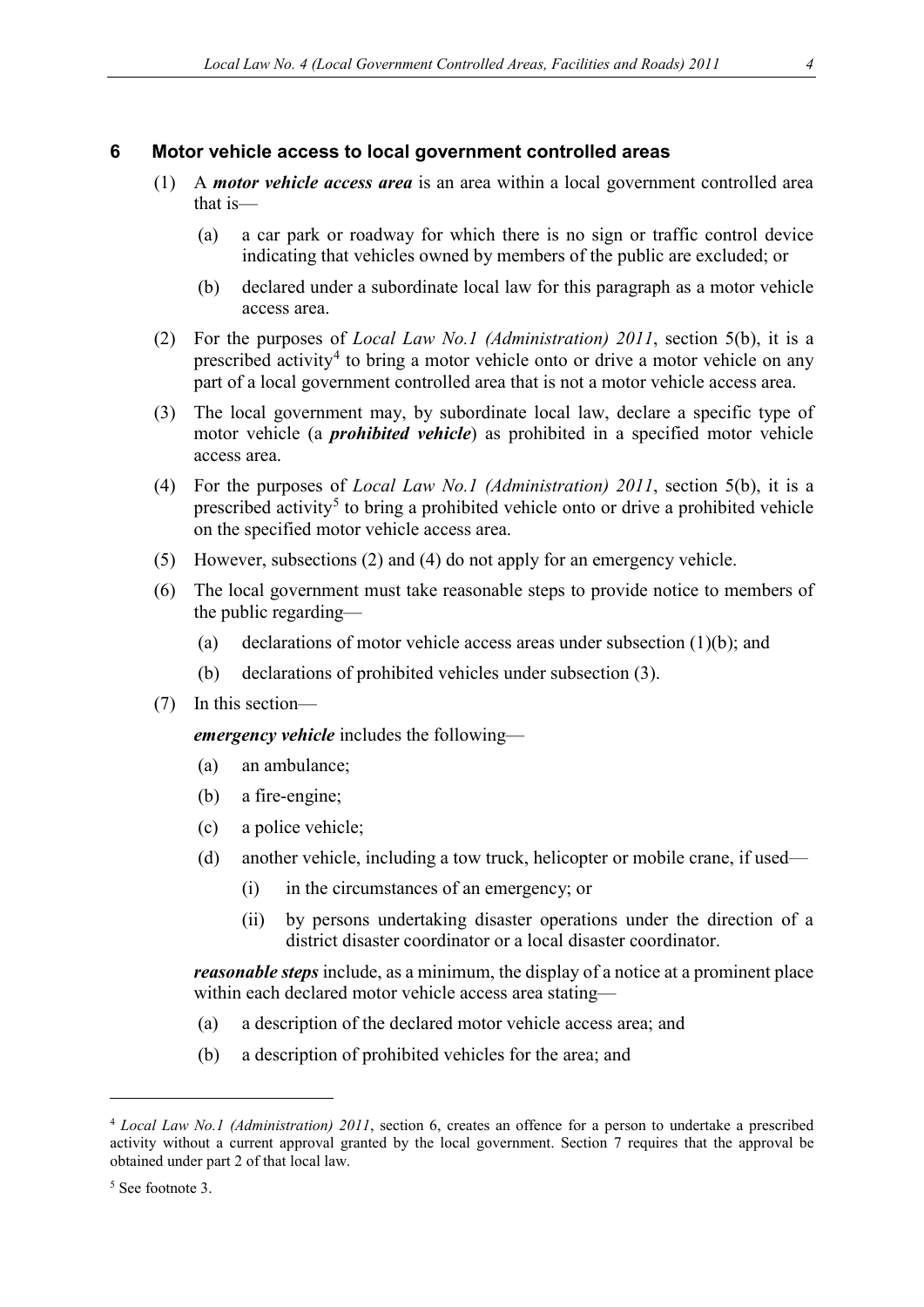(c) in general terms, the provisions of subsections (2) and (4).

#### <span id="page-4-0"></span>**7 Opening hours of local government controlled areas**

- (1) The local government may, by subordinate local law, declare the times when a local government controlled area is open to the public (the *opening hours*).
- (2) A person must not enter or remain in a local government controlled area outside the opening hours unless the person is authorised to do so by the chief executive officer<sup>[6](#page-4-2)</sup>.

Maximum penalty for subsection (2)—20 penalty units.

(3) If the local government declares the opening hours for a local government controlled area under subsection (1), it must place a notice showing the opening hours at each public entrance to the area.

#### <span id="page-4-1"></span>**8 Power of closure of local government controlled areas**

- (1) An authorised person may temporarily close a local government controlled area to public access—
	- (a) to carry out construction, maintenance, repair or restoration work; or
	- (b) to protect the health and safety of a person or the security of a person's property; or
	- (c) because of a fire or other natural disaster; or
	- (d) to conserve or protect the cultural or natural resources of the area or native wildlife; or
	- (e) for the purpose of the undertaking of an activity authorised by the authorised person.
- (2) A closure under subsection (1)—
	- (a) must state a period, not greater than 6 months, during which the area will be closed; and
	- (b) must be revoked by the authorised person as soon as practicable after the authorised person becomes satisfied that the reason for the closure no longer exists.
- (3) The local government may, by subordinate local law, permanently close a local government controlled area to public access for any of the following reasons—
	- (a) the conservation of the cultural or natural resources of the area, including, for example—
		- (i) to protect significant cultural or natural resources; or
		- (ii) to enable the restoration or rehabilitation of the area; or
		- (iii) to protect a breeding area for native wildlife; or
		- (iv) to manage a significant Aboriginal area in the area in a way that is

<u>.</u>

<span id="page-4-2"></span><sup>6</sup> See definition of *chief executive officer* in the Act, schedule 4.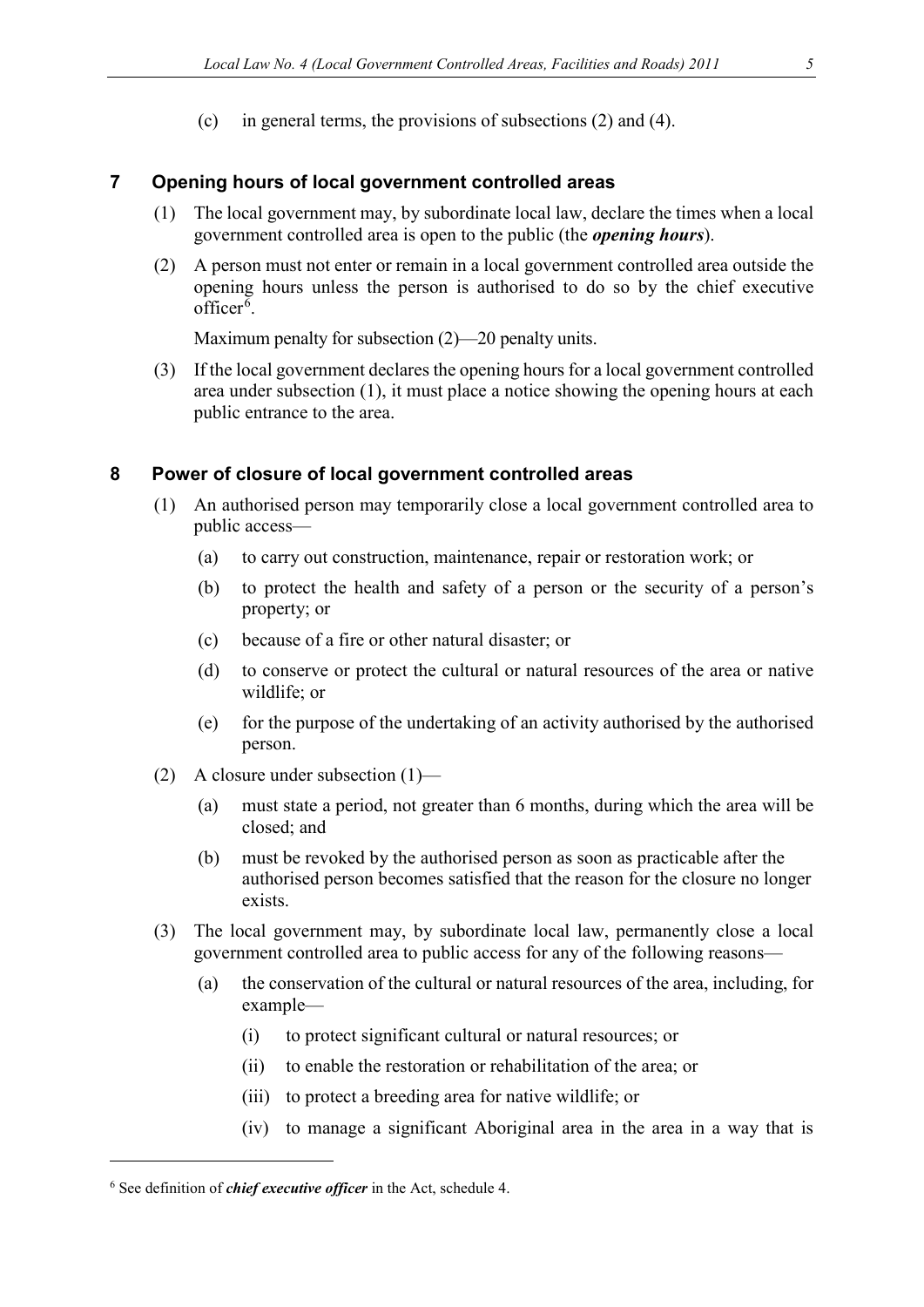consistent with Aboriginal tradition; or

- (v) to manage a significant Torres Strait Islander area in the area in a way that is consistent with Island custom;
- (b) protection of the health and safety of members of the public;
- (c) protection of a facility or service in the area, including, for example, infrastructure, water supply facilities or power generating equipment;
- (d) protection of the amenity of an area adjacent to the area;
- (e) the orderly or proper management of the area;
- (f) if the local government determines that the permanent closure of the local government controlled area to public access is necessary or convenient for the good rule and local government of its local government area.
- (4) If the local government closes a local government controlled area under subsections (1) or (3), it must place at each public entrance to the area a notice of the closure, including a statement of the duration of the closure.

*Example—*

If the local government closes an area that is part of a wider local government controlled area, it must place notices at each public entrance to the closed area.

(5) A person must not enter or remain in a local government controlled area while it is closed to public access under this section, unless the person is authorised to do so by the chief executive officer.

Maximum penalty for subsection (5)—20 penalty units.

(6) In this section—

<u>.</u>

*significant Aboriginal area* see the *Aboriginal Cultural Heritage Act 2003*, section 9.

*significant Torres Strait Islander area* see the *Torres Strait Islander Cultural Heritage Act 2003*, section 9.

# <span id="page-5-0"></span>**Part 3 Matters affecting roads**

### <span id="page-5-1"></span>**9 Power to require owner of land adjoining road to fence land**

- (1) This section applies if, in the opinion of an authorised person, it is necessary for land adjoining a road to be fenced to prevent the risk of—
	- (a) animals escaping from the land onto the road; or
	- (b) interference with the safe movement of traffic or the safe use of the road.
- (2) The authorised person may, by giving a compliance notice<sup>[7](#page-5-2)</sup> to the owner—
	- (a) if the land is not currently fenced—require the owner to fence the land; or
	- (b) if a current fence on the land is in disrepair—require the owner to repair or replace the fence.

<span id="page-5-2"></span><sup>7</sup> See *Local Law No.1 (Administration) 2011*, section 27, regarding the requirements for compliance notices.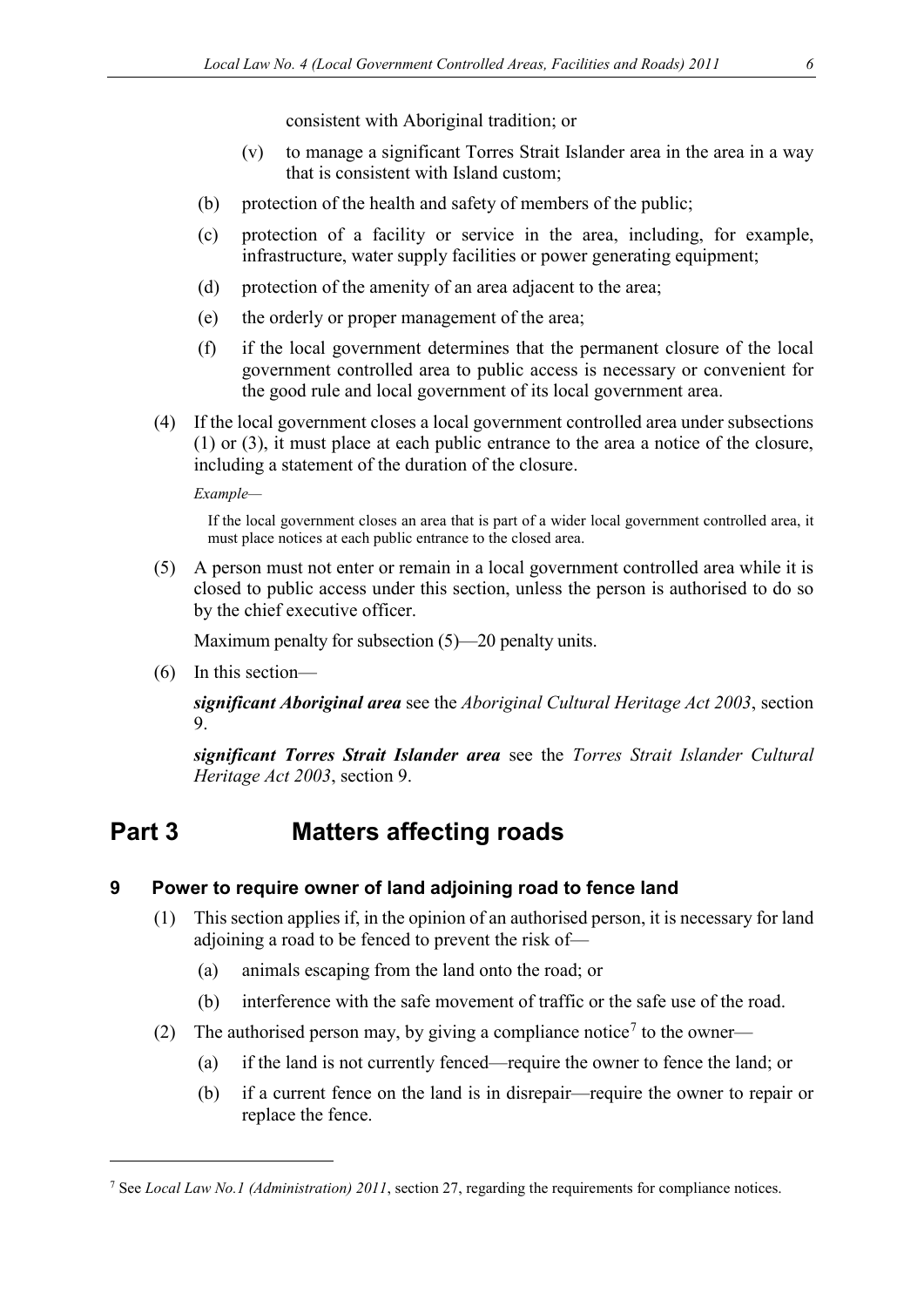- (3) The local government may, by subordinate local law, set out the minimum standards with which the fence must comply.
- (4) In this section—

*animal* does not include a native animal, feral animal or pest animal. *feral animal* see *Animal Care and Protection Act 2001*, section 42. *pest animal* see *Animal Care and Protection Act 2001*, section 42*.*

#### <span id="page-6-0"></span>**10 Numbering of premises and allotments adjoining a road[8](#page-6-2)**

(1)An owner of land must not adopt a number for a building or allotment that is inconsistent with a numbering system adopted by the local government under this section.

Maximum penalty for subsection (1)—10 penalty units.

(2) An owner of land (other than vacant land) must display the number allocated so as to be easily identified from the adjoining road.

Maximum penalty for subsection (2)—10 penalty units.

#### <span id="page-6-1"></span>**11 Compliance notice about a road or footpath crossing**

- (1) An authorised person may give a compliance notice to—
	- (a) the owner of land adjoining or adjacent to a road to perform work on the land or the road if the work to be carried out is required as a direct result of the actions of the owner or occupier of the land or will confer a direct benefit on the owner or occupier and, in the opinion of the authorised person, the work should be performed to—
		- (i) protect public health, safety or amenity; or
		- (ii) prevent environmental harm or environmental nuisance; or
		- (iii) prevent interference with the safe movement of traffic or the safe use of a road; or
	- (b) the owner of land adjoining or adjacent to a road to—
		- (i) construct a vehicle crossing to provide vehicular access between the road and the land to a standard specified in the compliance notice; or
		- (ii) if a vehicle crossing provides vehicular access between the land and the road — maintain, repair or alter the vehicle crossing, or construct a new or modified vehicle crossing, to a standard specified in the compliance notice if, in the opinion of the authorised person, the vehicle crossing—
			- (A) is not effective for its intended purpose; or
			- (B) is causing a nuisance or poses a risk of a nuisance; or
			- (C) constitutes an actual or potential safety hazard; or
		- (iii) alter a vehicle crossing, or construct a new or modified vehicle crossing between the land and the road to a standard specified in the compliance

<u>.</u>

<span id="page-6-2"></span><sup>&</sup>lt;sup>8</sup> See the Act, section 60, regarding control of roads by a local government.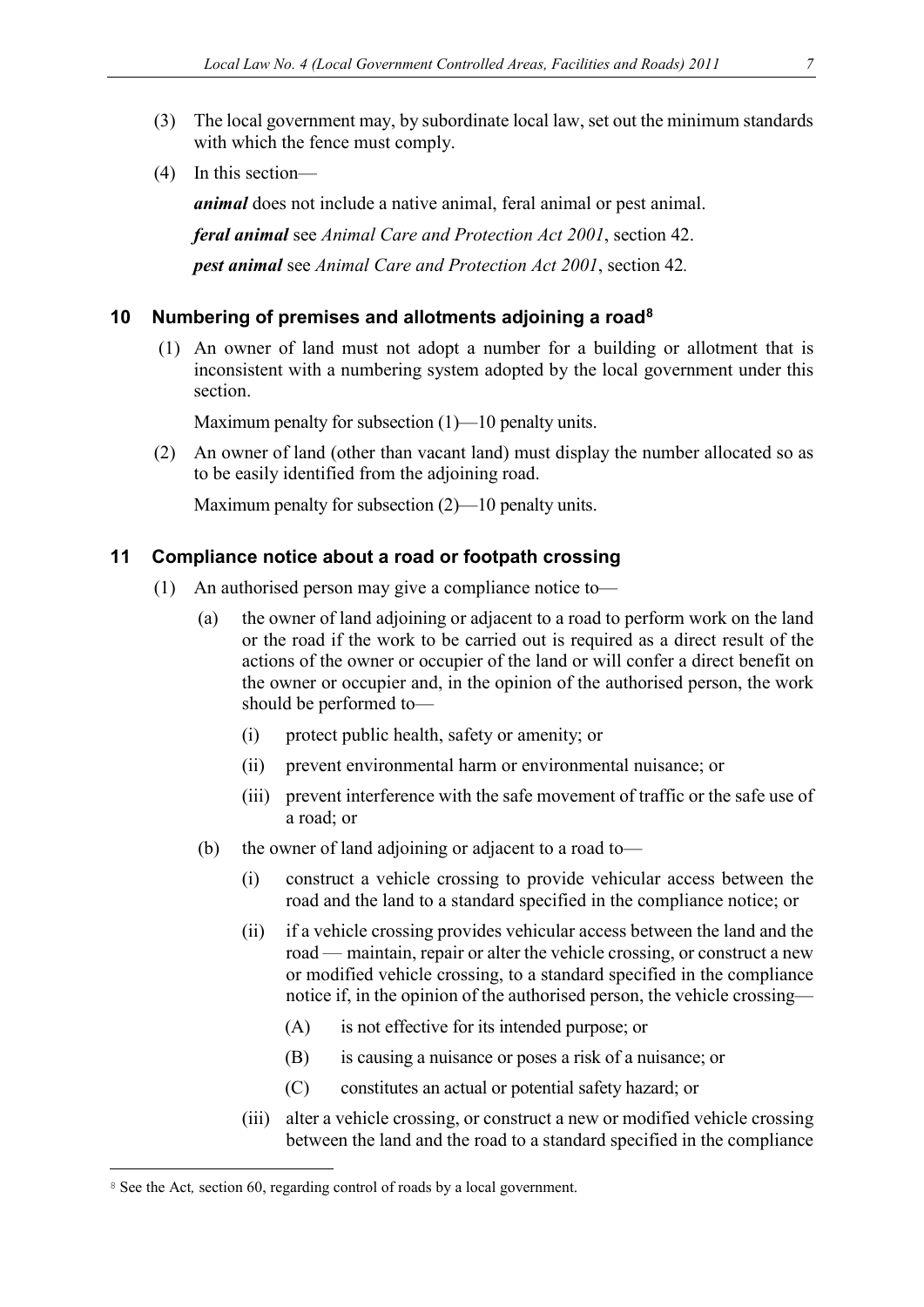notice if, in the opinion of the authorised person, the vehicle crossing is no longer adequate having regard to—

(A) the volume or nature of traffic using the vehicle crossing; or

- (B) the manner in which the vehicle crossing is used by traffic; or
- (C) changes in the use of the land to which the vehicle crossing provides access; or
- (D) changes in the usual or expected standard of vehicle crossing provision in the relevant locality.
- (2) The local government may recover the amount that the local government properly and reasonably incurs in taking the action required by the compliance notice as a debt payable by the person who failed to take the action.
- (3) Interest is payable on the debt at the same rate that interest is payable on overdue rates levied by the local government.
- (4) The local government must give the person who failed to take the action written notice of the amount of the debt.
- (5) Subsection (6) applies if the person who failed to take the action is the owner of the land.
- (6) If the debt is not paid within 30 days after the date of the written notice, the local government may recover the debt as if the debt were overdue rates.

### <span id="page-7-0"></span>**Part 4 Miscellaneous**

#### <span id="page-7-1"></span>**12 Subordinate local laws**

The local government may make subordinate local laws about—

- (a) the declaration of prohibited activities or restricted activities;  $9 \text{ or }$  $9 \text{ or }$
- (b) the declaration of motor vehicle access areas;  $^{10}$  $^{10}$  $^{10}$  or
- (c) the declaration of prohibited vehicles;  $11$  or
- (d) the opening hours for a local government controlled area;<sup>[12](#page-7-5)</sup> or
- (e) closing a local government controlled area to public access;[13](#page-7-6) or
- (f) minimum standards for fences on land adjoining a road.<sup>[14](#page-7-7)</sup>

-

<span id="page-7-4"></span> $11$  See section 6(3).

<span id="page-7-6"></span> $13$  See section 8(3).

<span id="page-7-2"></span> $9$  See section 5(1).

<span id="page-7-3"></span> $10$  See section 6(1).

<span id="page-7-5"></span> $12$  See section 7(1).

<span id="page-7-7"></span> $14$  See section 9(3).